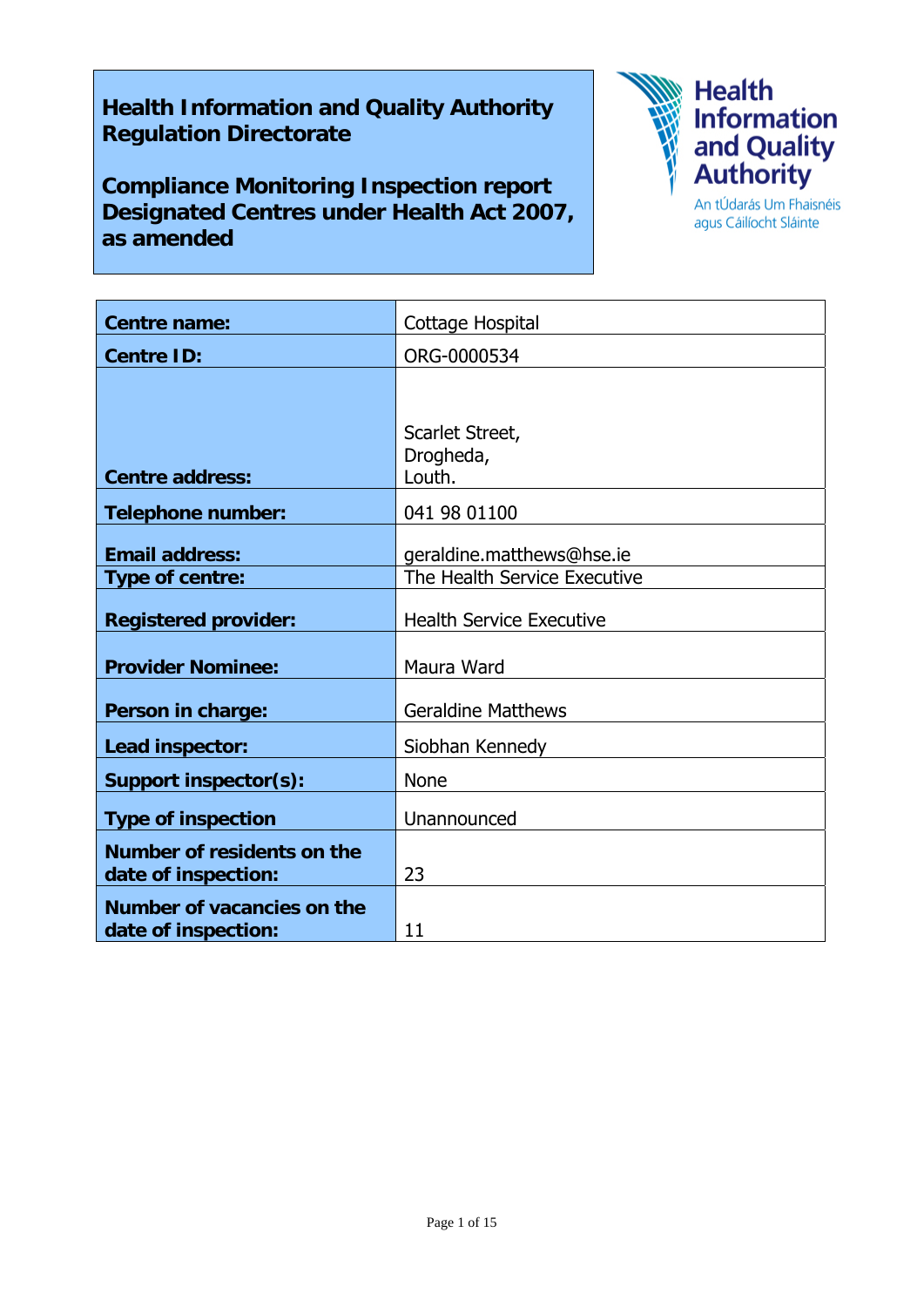#### **About monitoring of compliance**

The purpose of regulation in relation to designated centres is to safeguard vulnerable people of any age who are receiving residential care services. Regulation provides assurance to the public that people living in a designated centre are receiving a service that meets the requirements of quality standards which are underpinned by regulations. This process also seeks to ensure that the health, wellbeing and quality of life of people in residential care is promoted and protected. Regulation also has an important role in driving continuous improvement so that residents have better, safer lives.

The Health Information and Quality Authority has, among its functions under law, responsibility to regulate the quality of service provided in designated centres for children, dependent people and people with disabilities.

Regulation has two aspects:

• Registration: under Section 46(1) of the Health Act 2007 any person carrying on the business of a designated centre can only do so if the centre is registered under this Act and the person is its registered provider.

▪ Monitoring of compliance: the purpose of monitoring is to gather evidence on which to make judgments about the ongoing fitness of the registered provider and the provider's compliance with the requirements and conditions of his/her registration.

Monitoring inspections take place to assess continuing compliance with the regulations and standards. They can be announced or unannounced, at any time of day or night, and take place:

- to monitor compliance with regulations and standards
- to carry out thematic inspections in respect of specific outcomes

▪ following a change in circumstances; for example, following a notification to the Health Information and Quality Authority's Regulation Directorate that a provider has appointed a new person in charge

▪ arising from a number of events including information affecting the safety or wellbeing of residents.

The findings of all monitoring inspections are set out under a maximum of 18 outcome statements. The outcomes inspected against are dependent on the purpose of the inspection. In contrast, thematic inspections focus in detail on one or more outcomes. This focused approach facilitates services to continuously improve and achieve improved outcomes for residents of designated centres.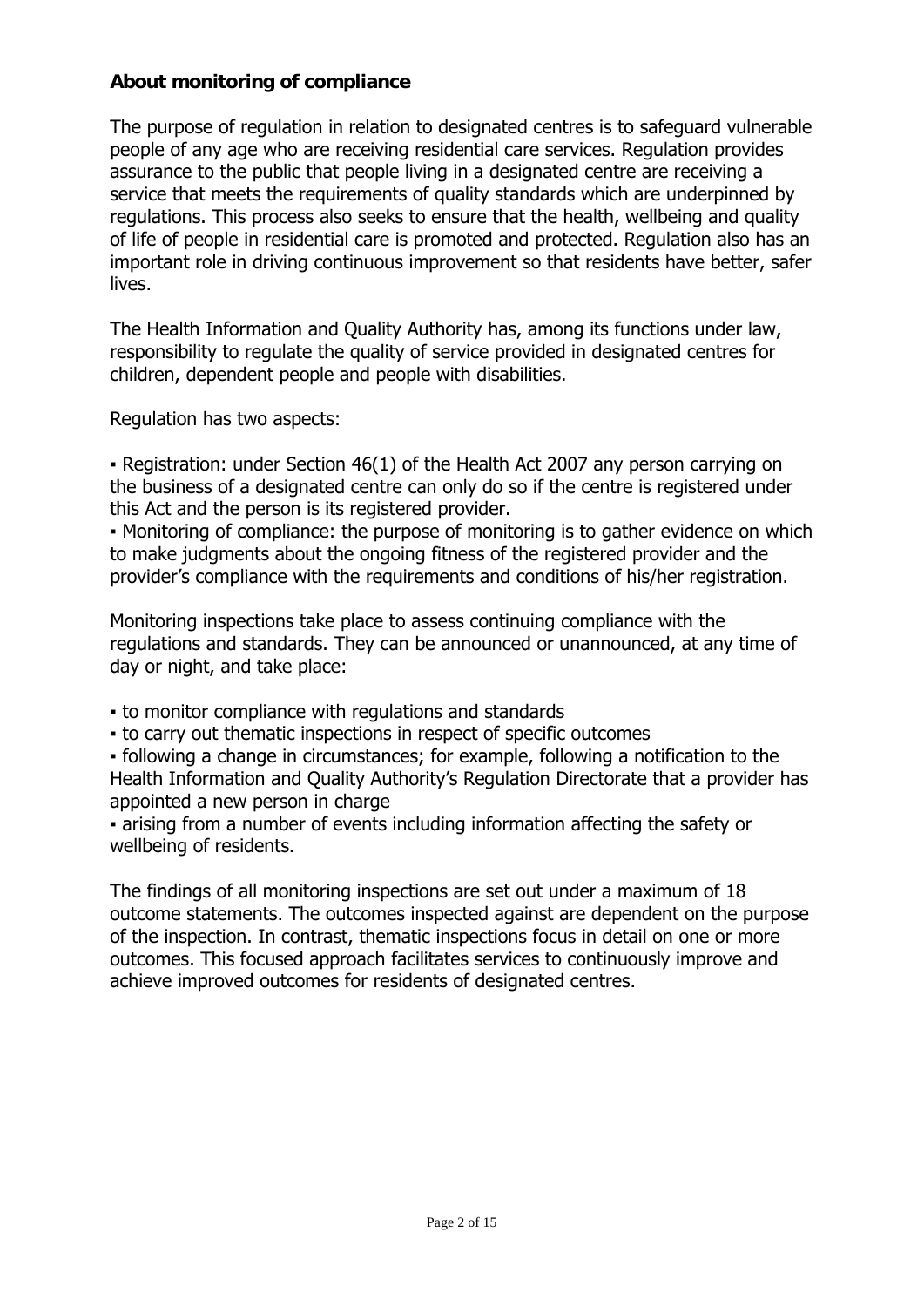**Compliance with Health Act 2007 (Care and Welfare of Residents in Designated Centres for Older People) Regulations 2009 (as amended) and the National Quality Standards for Residential Care Settings for Older People in Ireland.**

This inspection report sets out the findings of a monitoring inspection, the purpose of which was to monitor ongoing regulatory compliance. This monitoring inspection was un-announced and took place over 1 day(s).

# **The inspection took place over the following dates and times**

From: To: 11 February 2014 10:00 11 February 2014 16:00

The table below sets out the outcomes that were inspected against on this inspection.

| Outcome 01: Statement of Purpose                                     |  |
|----------------------------------------------------------------------|--|
| Outcome 02: Contract for the Provision of Services                   |  |
| Outcome 07: Health and Safety and Risk Management                    |  |
| Outcome 08: Medication Management                                    |  |
| Outcome 10: Reviewing and improving the quality and safety of care   |  |
| Outcome 11: Health and Social Care Needs                             |  |
| Outcome 12: Safe and Suitable Premises                               |  |
| Outcome 17: Residents clothing and personal property and possessions |  |

#### **Summary of findings from this inspection**

The inspector met with residents, relatives and staff members, observed practices and reviewed documentation such as care plans, medical, accident records and policies and procedures.

The inspector assessed the progress in relation to the outstanding actions identified in the previous inspection report (8 actions) carried out on 18 April 2013. These related primarily to the premises which were being refurbished to accommodate residents requiring transitional care, medication and risk management and the quality of care to residents. In the main these were satisfactorily addressed and those which were not fully actioned have been restated in this report.

The centre is registered to accommodate 23 residents. At the time of initial registration the resident group were primarily those requiring long-term care. However, since then the centre mainly provides transitional care for those residents leaving the acute hospital sector. There are only two residents receiving long-term care.

Geraldine Matthews, the person in charge facilitated the inspection process and staff were aware of the management arrangements in place.

While the statement of purpose was comprehensive it did not accurately describe the facilities and services being provided at the time of the inspection. However, following the inspection management re-issued to the Authority an up-to-date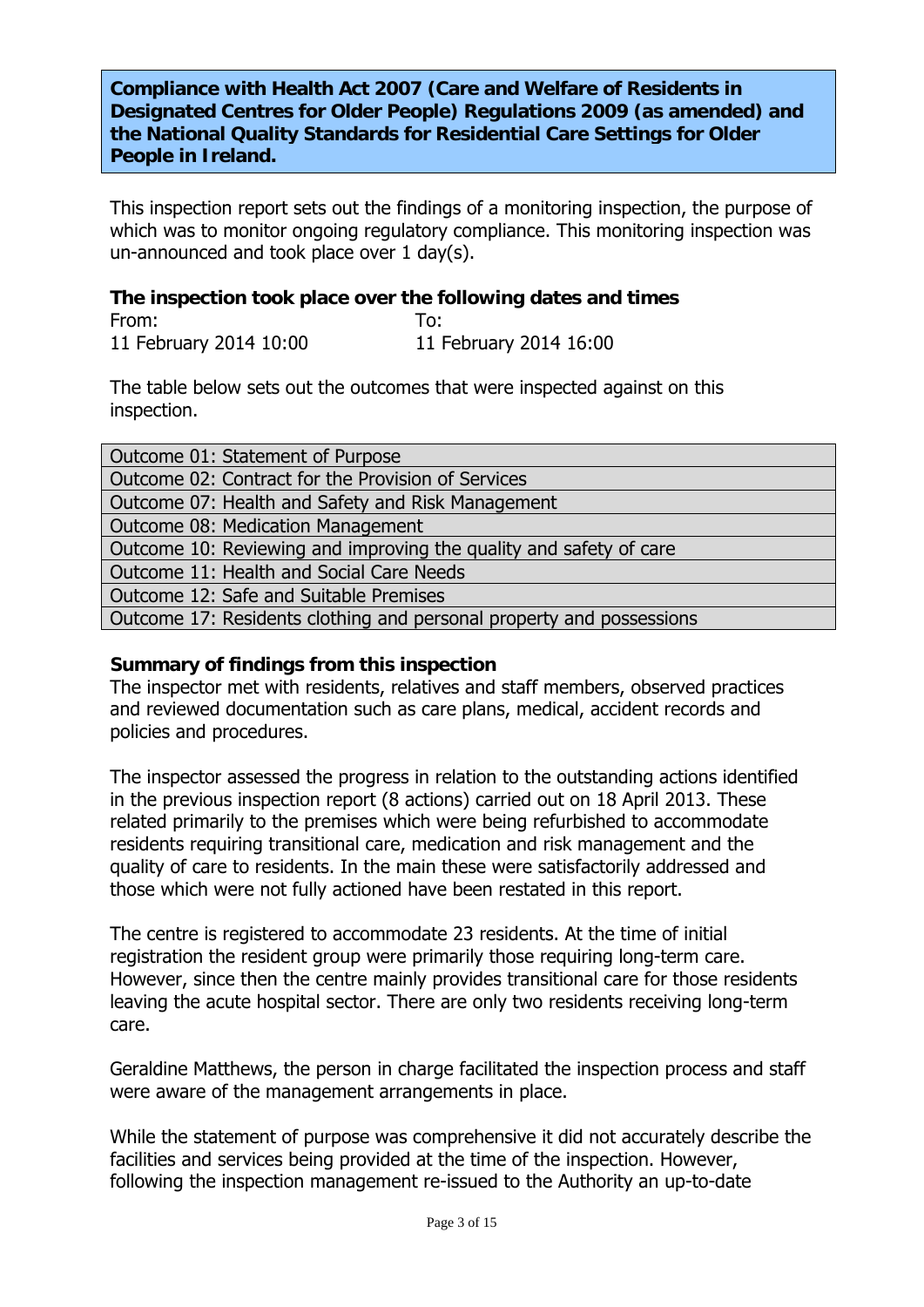statement of purpose.

The views of residents, relatives, and staff members were positive regarding the quality of care provided to residents and the facilities and services. Residents had good access to nursing, medical and allied health care and the management of medication was satisfactory. However, residents had few opportunities to participate in meaningful activities, appropriate to their interests and capacities.

Although substantial progress had been made in relation to controlling and minimising risks and making the physical environment suitable for the individual and collective needs of residents, there were a number of areas highlighted for further improvement.

The Action Plan at the end of this report identifies areas where improvements are needed to meet the requirements of the Health Act 2007 (Care and Welfare of Residents in Designated Centres for Older People) Regulations 2009 (as amended), and the National Quality Standards for Residential Care Settings for Older People in Ireland.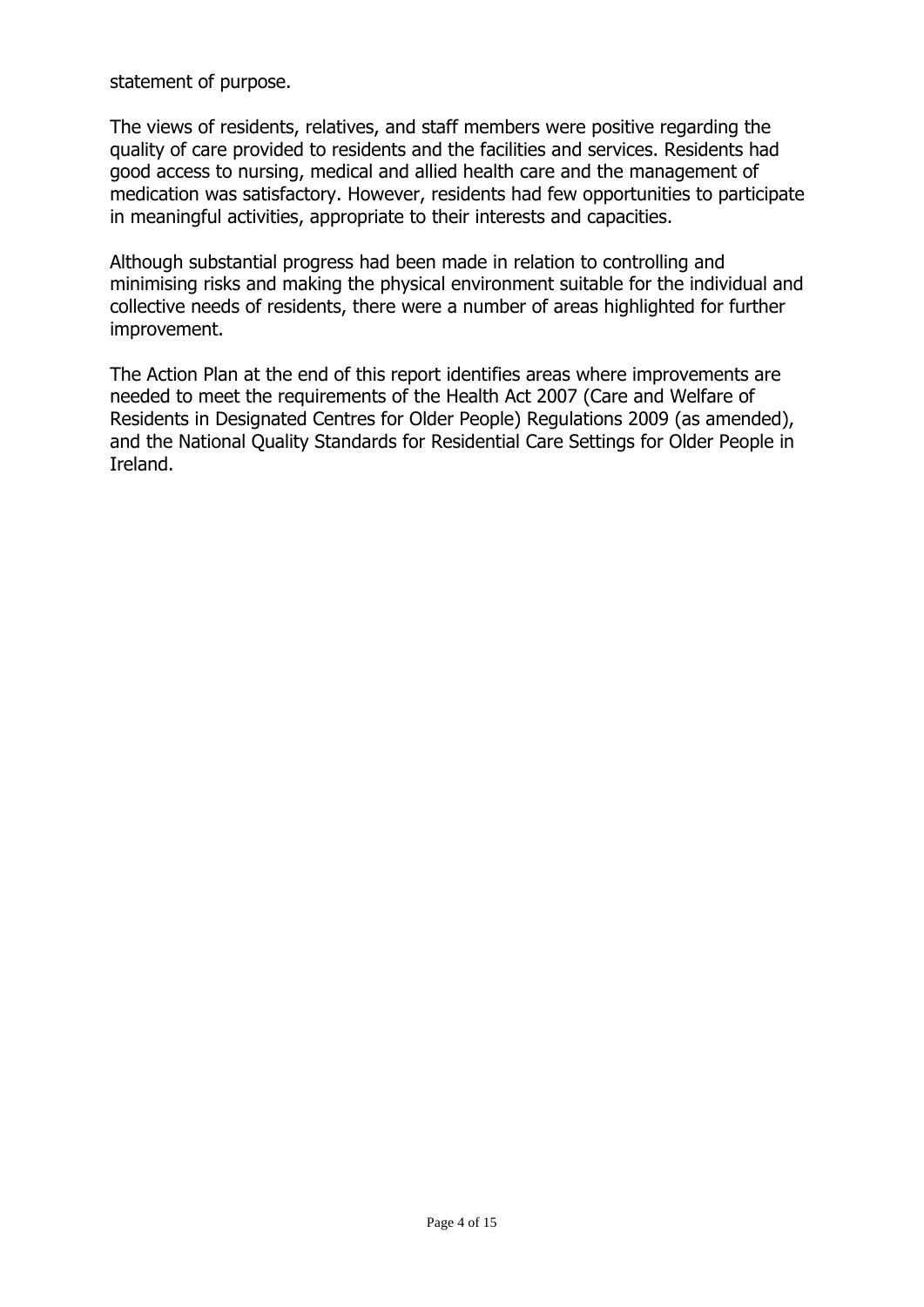**Section 41(1)(c) of the Health Act 2007 Compliance with the Health Act 2007 (Care and Welfare of Residents in Designated Centres for Older People) Regulations 2009 (as amended) and the National Quality Standards for Residential Care Settings for Older People in Ireland.** 

#### **Outcome 01: Statement of Purpose**

There is a written statement of purpose that accurately describes the service that is provided in the centre. The services and facilities outlined in the Statement of Purpose, and the manner in which care is provided, reflect the diverse needs of residents.

**Theme:** 

Leadership, Governance and Management

**Judgement: Compliant** 

#### **Outstanding requirement(s) from previous inspection:**

No actions were required from the previous inspection.

#### **Findings:**

While there was a written statement of purpose which consisted of a statement of the aims, objectives and ethos of the centre and contained much of the information in relation to the matters listed in Schedule 1 of the Regulations. It did not reflect the provision of facilities and services to residents at the time the inspection as the ground floor was not prepared for the admission of residents following a refurbishment programme. Management of the centre readily agreed to update the statement of purpose and forwarded a copy to the Authority.

Since the inspection the Authority has received an up-to-date statement of purpose outlining the facilities and services available to residents and has identified that the ground floor has been prepared for the admission of residents. It is anticipated that new residents will be accommodated on a phased basis from Tuesday 25 February 2014.

#### **Outcome 02: Contract for the Provision of Services**

Each resident has an agreed written contract which includes details of the services to be provided for that resident and the fees to be charged.

**Theme:**  Leadership, Governance and Management

#### **Judgement:** Compliant

#### **Outstanding requirement(s) from previous inspection:**

No actions were required from the previous inspection.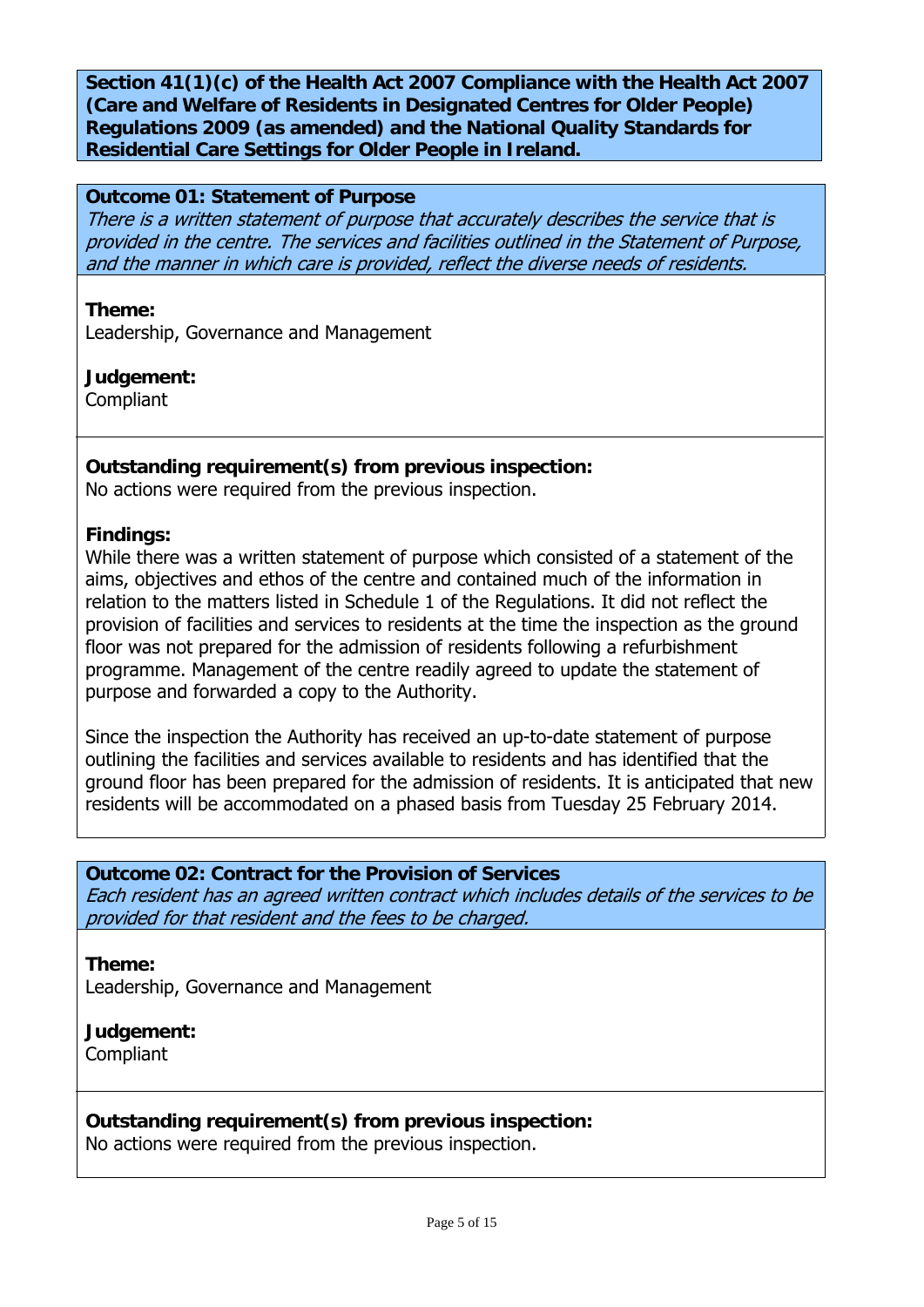#### **Findings:**

On the day of the inspection two residents receiving long-term care were being accommodated on the first floor while the remaining residents were receiving transitional care.

The inspector examined the contracts for the long-term residents and these were being maintained in accordance with the Regulations. These had been agreed with the residents and or their family within one month of their admission to the centre and included details of the services provided and the fees charged.

Management of the centre had a discussion with the inspector regarding meeting the legislation in respect of agreeing a written contract for residents admitted for transitional care as these residents are only accommodated up to 30 days. In some instances some of these residents had a stay of no longer than one week.

**Outcome 07: Health and Safety and Risk Management**  The health and safety of residents, visitors and staff is promoted and protected.

**Theme:**  Safe Care and Support

**Judgement:** Non Compliant - Moderate

#### **Outstanding requirement(s) from previous inspection:**

Some action(s) required from the previous inspection were not satisfactorily implemented.

#### **Findings:**

While some actions from the previous inspection report had been addressed to ensure the health and safety of residents, visitors and staff at the designated centre the inspector found that the risk management policy and procedure had not been fully implemented throughout the centre.

The following risks were addressed:

- ・ Adequate lighting had been installed in bedrooms 7, 8 11 and 12.
- ・ The electric wiring was covered near the ceiling on the corridor.

・ A resident alarm call bell had been installed in the admissions/clinical room and there was a keypad security system on the door.

A step up to the fire exit door located in the dining room had been replaced with a ramp but the floor covering was raised in parts and the wooden rail surrounding the ramp was unsteady.

The concrete floor surface of the covered main rear external entrance had not been addressed and remained uneven in parts and therefore still not accessible for residents independently using a wheelchair. No security measures have been installed at this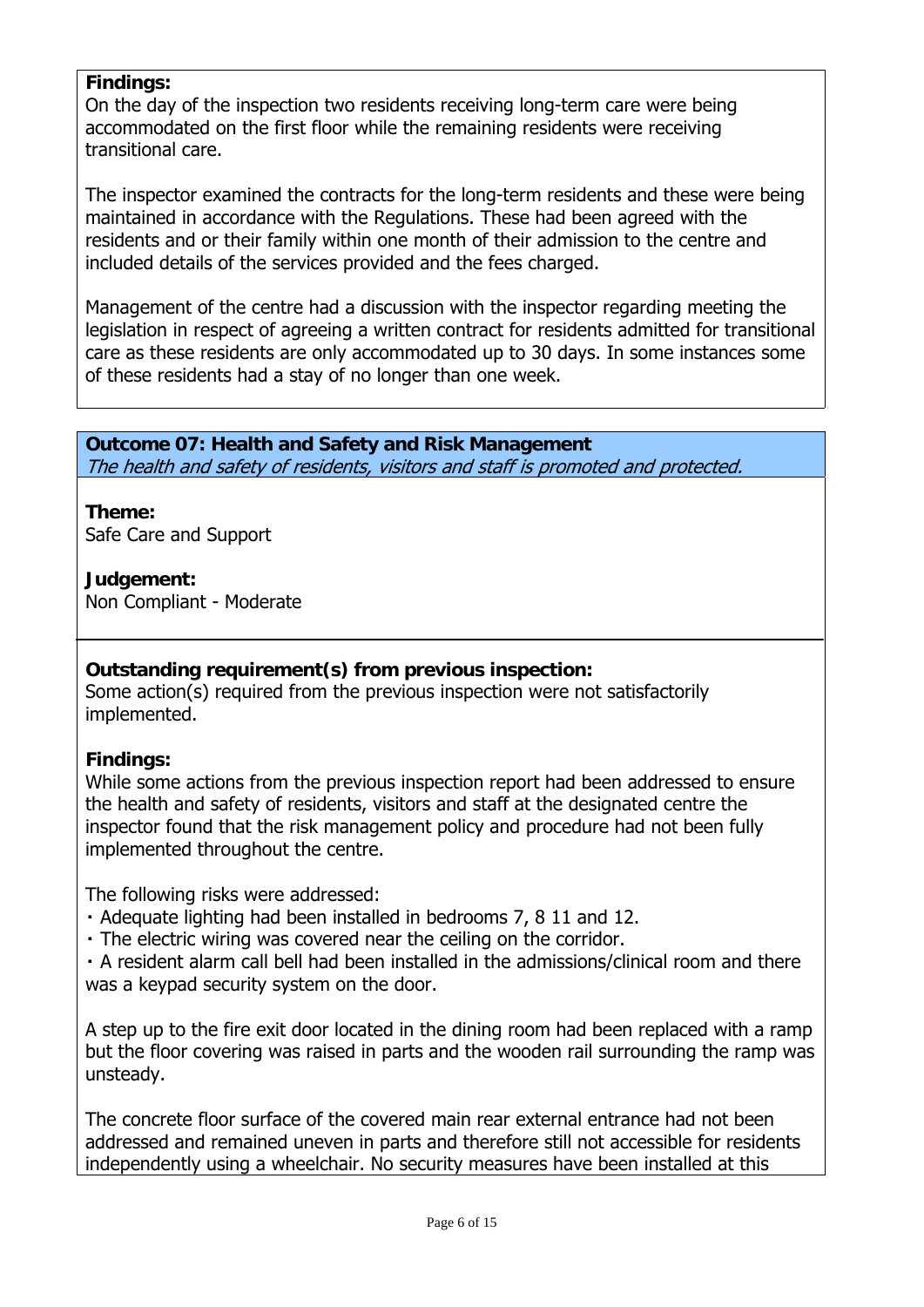external exit which remains openly accessible leading directly into the designated centre.

#### **Outcome 08: Medication Management**

Each resident is protected by the designated centres policies and procedures for medication management.

**Theme:**  Safe Care and Support

# **Judgement:**

Compliant

#### **Outstanding requirement(s) from previous inspection:**

The action(s) required from the previous inspection were satisfactorily implemented.

#### **Findings:**

A policy to manage all aspects of medication from ordering, prescribing, storing and administering was available. The clinical nurse manager described to the inspector the medication management process in respect of residents being admitted for transitional care and this was in accordance with good practice guidance. Prescription, administration sheets and up to date photographs of residents were available. The medical officer who was in the centre at the time of the inspection confirmed that residents' medication, health and well-being were reviewed on a regular basis. The inspector was informed and saw documentation confirming that an audit of the system had been carried out in order to highlight and subsequently control any risks which may be identified by staff operating it.

**Outcome 10: Reviewing and improving the quality and safety of care**  The quality of care and experience of the residents are monitored and developed on an ongoing basis.

**Theme:**  Effective Care and Support

**Judgement:** Non Compliant - Moderate

# **Outstanding requirement(s) from previous inspection:**

Some action(s) required from the previous inspection were not satisfactorily implemented.

#### **Findings:**

The inspector saw that much effort had been put in to establish and maintain a system for reviewing the quality and safety of care provided to and the quality of life of residents in the centre which included gathering statistical information in relation to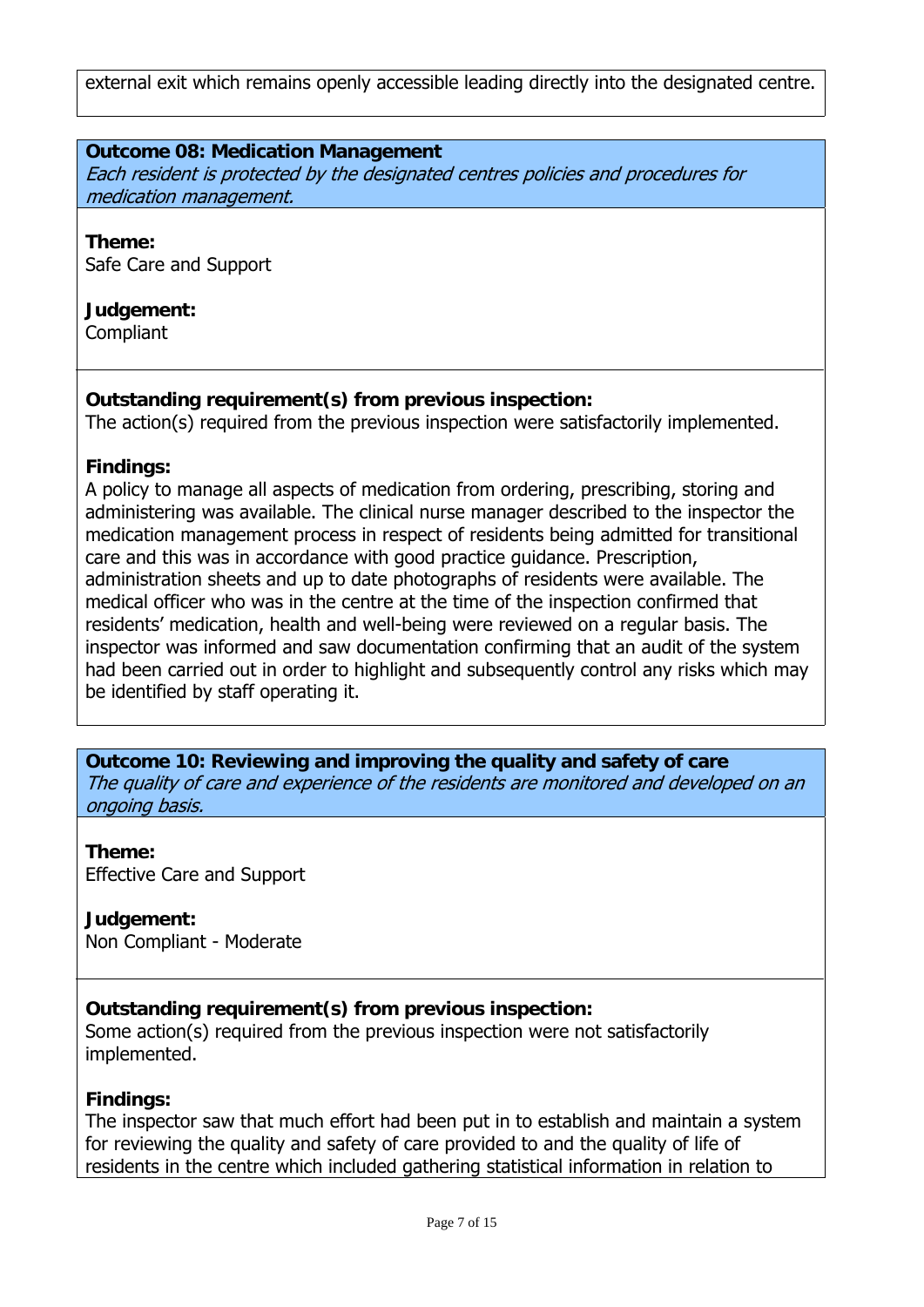certain areas. This included falls, residents experiencing pain and administration of the 'flu vaccination. However, as yet a report in respect of this information had not been devised and made available to residents and for inspection.

#### **Outcome 11: Health and Social Care Needs**

Each residents wellbeing and welfare is maintained by a high standard of evidencebased nursing care and appropriate medical and allied health care. Each resident has opportunities to participate in meaningful activities, appropriate to his or her interests and preferences. The arrangements to meet each residents assessed needs are set out in an individual care plan, that reflect his/her needs, interests and capacities, are drawn up with the involvement of the resident and reflect his/her changing needs and circumstances.

#### **Theme:**

Effective Care and Support

### **Judgement:**

Non Compliant - Moderate

### **Outstanding requirement(s) from previous inspection:**

No actions were required from the previous inspection.

### **Findings:**

From an examination of a sample of residents' care plans, discussions with residents, relatives and staff the inspector was satisfied that the nursing and medical care needs of residents were assessed and appropriate interventions/treatment plans implemented.

The centre is registered to accommodate up to 23 residents requiring long-term (2 beds) and transitional (21) care. It caters primarily for persons over 65 years of age.

The transitional care model operating in the centre provides care primarily for residents coming out of hospital following a medical or surgical condition. The period of stay is up to a maximum of 30 days by which time it is anticipated the resident will be ready for discharge to their home or long-term care of their choice.

Each resident had a file containing care planning documentation. There was evidence of residents' and/or family or representative being involved in the care planning process. Risk assessments were carried out in relation to a number of aspects of care, for example falls, moving and handling, dependency, restraint and continence. Treatment plans and interventions were devised with regard to a number of health care issues, for example hygiene, mobility and nutrition and daily progress notes reflected the residents' condition in relation to these matters.

An examination of residents' medical and healthcare records showed that residents received the specialist services of general practitioners (GPs) and allied health professionals. The inspector met a medical officer in the centre who takes responsibility for the medical care of all new residents in consultation with the multidisciplinary team,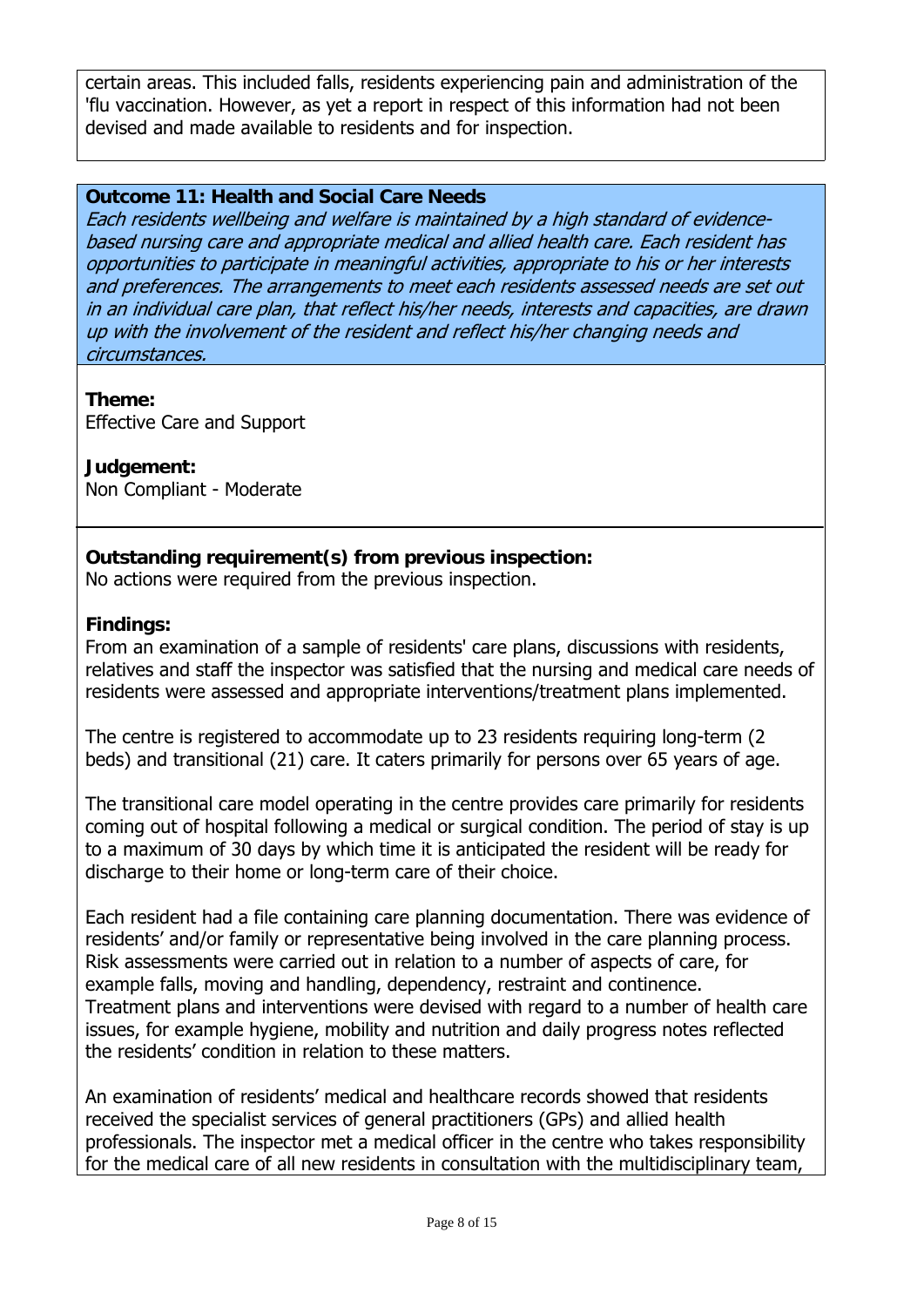residents and family members. A doctor on call is available out-of-hours. Allied health professionals such as physio, occupational and speech and language therapists, and chiropodists are available by a referral system from the centre.

From observations on inspection and information received from residents (primarily those receiving transitional care) the inspector concluded that there were few opportunities for residents to participate in meaningful activities appropriate to their interests, preferences and capabilities during their recovery period.

#### **Outcome 12: Safe and Suitable Premises**

The location, design and layout of the centre is suitable for its stated purpose and meets residents individual and collective needs in a comfortable and homely way. There is appropriate equipment for use by residents or staff which is maintained in good working order.

**Theme:**  Effective Care and Support

**Judgement:** Non Compliant - Major

### **Outstanding requirement(s) from previous inspection:**

Some action(s) required from the previous inspection were not satisfactorily implemented.

#### **Findings:**

The centre is a two-storey building located in a building which also accommodates hospital services. The front entrance of the centre leads to a reception area for patients attending the GP practice and out-of-hours service. The corridor leading from this area to the centre accommodates offices, a staff dining room and facilities for physio and occupational therapists. Primarily the ground floor, Unit 1, accommodates residents requiring transitional care and residents assessed as requiring long-term care are cared for on the first floor, Unit 2. However, since the last inspection the number of long-term residents being accommodated in the centre has been reduced to two residents. There are two stairways, front and back, and a passenger lift.

With regard to Unit 1 the environmental shortfalls identified had been fully actioned with the exception of renewing the paintwork on the ceiling of the covered main rear external entrance and the provision of a safe external area for residents' use has not yet been provided. During this inspection the inspector noted that there were insufficient residents' emergency alarms situated by the shower in the sanitary facilities located on the ground floor.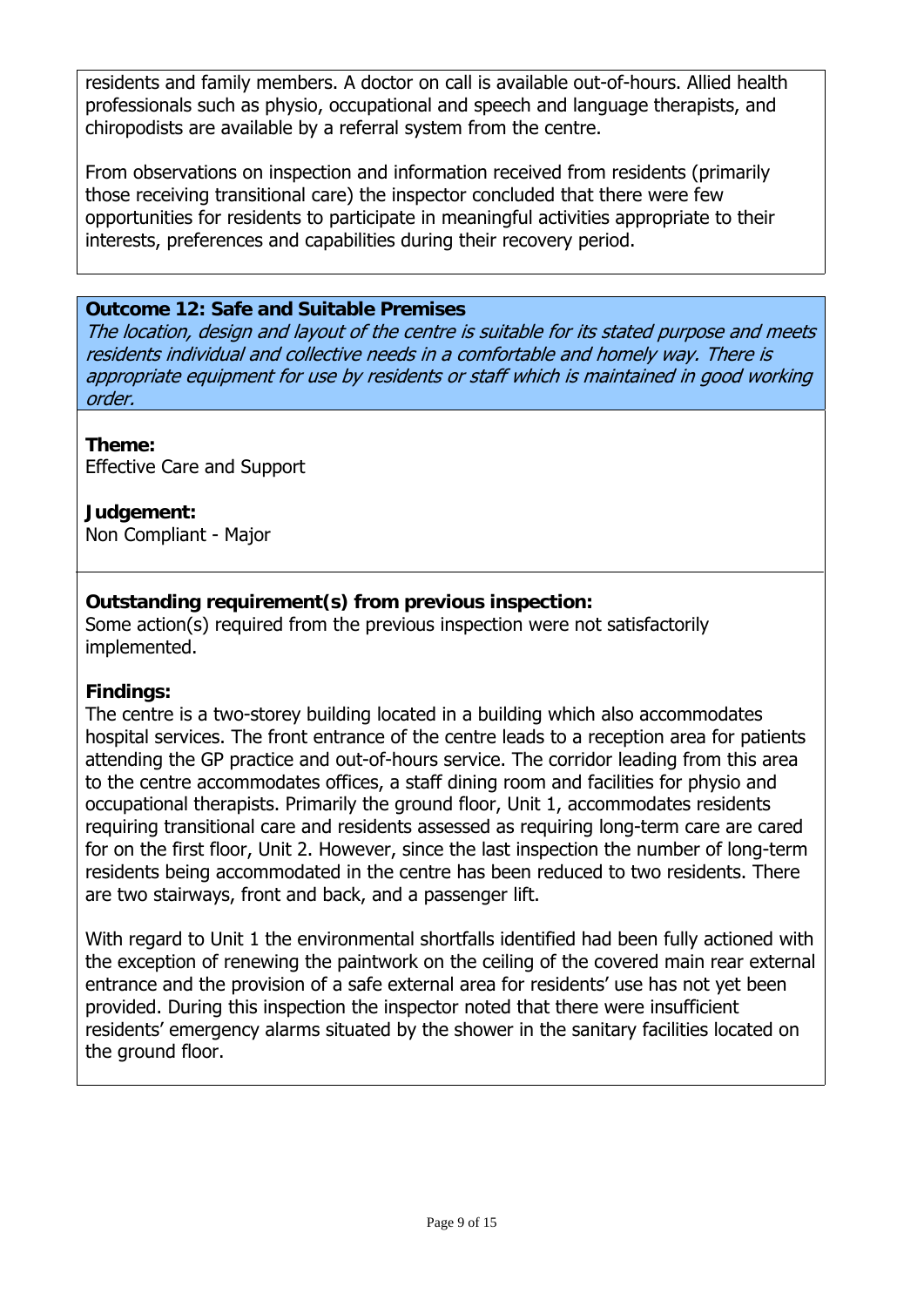**Outcome 17: Residents clothing and personal property and possessions**  Adequate space is provided for residents personal possessions. Residents can appropriately use and store their own clothes. There are arrangements in place for regular laundering of linen and clothing, and the safe return of clothes to residents.

#### **Theme:**

Person-centred care and support

# **Judgement:**

Non Compliant - Minor

# **Outstanding requirement(s) from previous inspection:**

The action(s) required from the previous inspection were satisfactorily implemented.

# **Findings:**

With regard to the residents who were being accommodated for long-term care, the inspector saw that there was adequate space for their personal possessions. However, those residents receiving transitional care had only a hospital style locker for their clothing and personal effects. All the residents had a locked facility in their bedrooms. There were arrangements in place for regular laundering of linen and clothing, and the safe return of clothes to residents.

# **Closing the Visit**

At the close of the inspection a feedback meeting was held to report on the inspection findings, which highlighted both good practice and where improvements were required.

# **Acknowledgements**

The inspector wishes to acknowledge the cooperation and assistance of the residents, relatives, and staff during the inspection.

#### **Report Compiled by:**

Siobhan Kennedy Inspector of Social Services Regulation Directorate Health Information and Quality Authority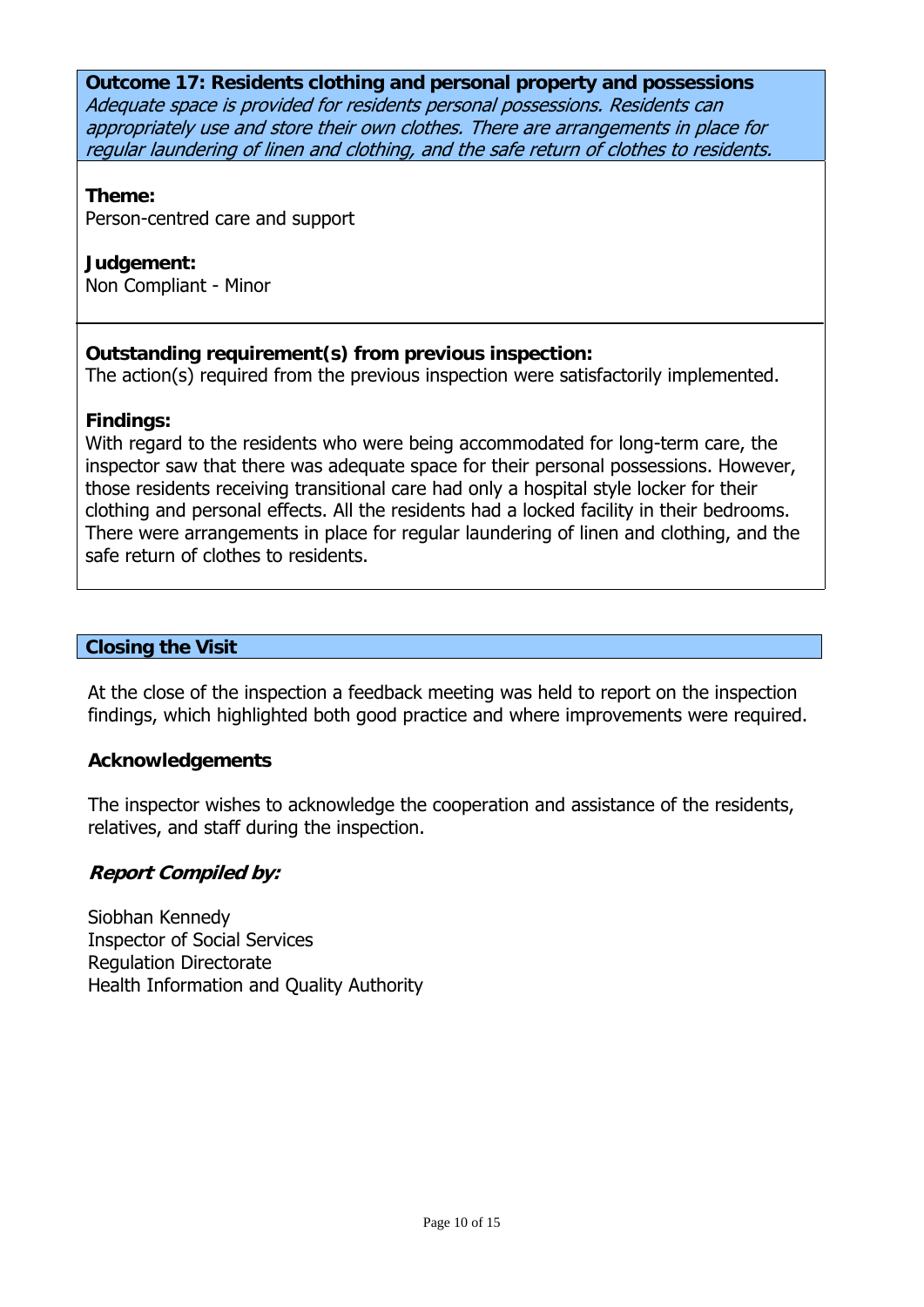# **Health Information and Quality Authority Regulation Directorate**



### **Action Plan**

An tÚdarás Um Fhaisnéis agus Cáilíocht Sláinte

Provider's response to inspection report<sup>1</sup>

| Cottage Hospital |
|------------------|
|                  |
| ORG-0000534      |
|                  |
| 11/02/2014       |
|                  |
| 12/03/2014       |
|                  |

#### **Requirements**

This section sets out the actions that must be taken by the provider or person in charge to ensure Compliance with Health Act 2007 (Care and Welfare of Residents in Designated Centres for Older People) Regulations 2009 (as amended) and the National Quality Standards for Residential Care Settings for Older People in Ireland.

#### **Outcome 07: Health and Safety and Risk Management**

**Theme:** Safe Care and Support

#### **The Registered Provider is failing to comply with a regulatory requirement in the following respect:**

A step up to the fire exit door located in the dining room had been replaced with a fixed ramp but the floor covering on the ramp was raised in parts and the wooden rail surrounding the ramp was unsteady.

#### **Action Required:**

Under Regulation 31 (1) you are required to: Put in place a comprehensive written risk management policy and implement this throughout the designated centre.

#### **Please state the actions you have taken or are planning to take:**

The ramp to the fire exit door in the dining has now been removed. We are now examining a more appropriate styled ramp that will meet with fire Regulations. In the meantime we are installing a temporary exit ramp in the dining room.

#### **Proposed Timescale:** 14/04/2015

<sup>1</sup>  $1$  The Authority reserves the right to edit responses received for reasons including: clarity; completeness; and, compliance with legal norms.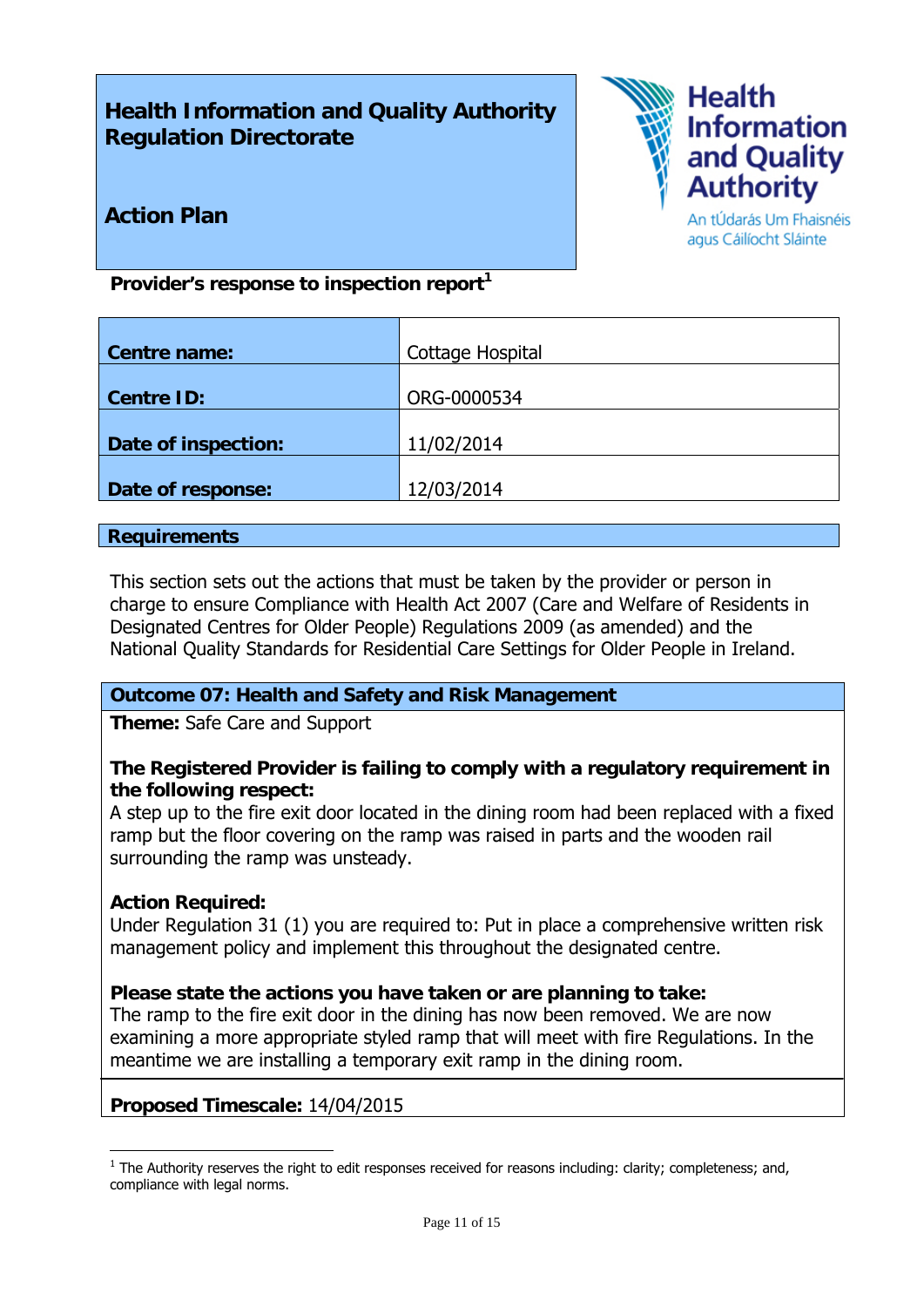#### **Theme:** Safe Care and Support

### **The Registered Provider is failing to comply with a regulatory requirement in the following respect:**

The concrete floor surface of the covered main rear external entrance had not been addressed and remained uneven in parts and therefore still not accessible for residents independently using a wheelchair.

#### **Action Required:**

Under Regulation 31 (1) you are required to: Put in place a comprehensive written risk management policy and implement this throughout the designated centre.

#### **Please state the actions you have taken or are planning to take:**

The concrete surface of the covered main rear external entrance has now been risk assessed and entered on to the Risk Register as a main priority. An architect has now been asked to draw up a comprehensive plan for this area which will incorporate a wind shelter, automatic doors and an even wheelchair accessible surface. It has been given top priority by Local Health Office Manager and we are working closely with the Estates Department in drawing up the requirements for same.

# **Proposed Timescale:** 02/06/2014

**Theme:** Safe Care and Support

#### **The Registered Provider is failing to comply with a regulatory requirement in the following respect:**

No security measures have been installed at this external exit which remains openly accessible leading directly into the designated centre.

#### **Action Required:**

Under Regulation 31 (1) you are required to: Put in place a comprehensive written risk management policy and implement this throughout the designated centre.

#### **Please state the actions you have taken or are planning to take:**

As per plan above in relation to rear external entrance, we have employed through the office of Estates Management the services of an architect, who will undertake a survey of the area and install the most appropriate door system which is secure and yet accessible. We have proposed the introduction of a swipe card system linked to a bell system and audio visual cameras. Doors leading to other areas have had keypads installed, and these will be closed at various times to ensure unauthorised access throughout the building. A coded system with audio visual cameras will be placed at the entrance door to the designated centre on the ground and first floor.

#### **Proposed Timescale:** 02/06/2014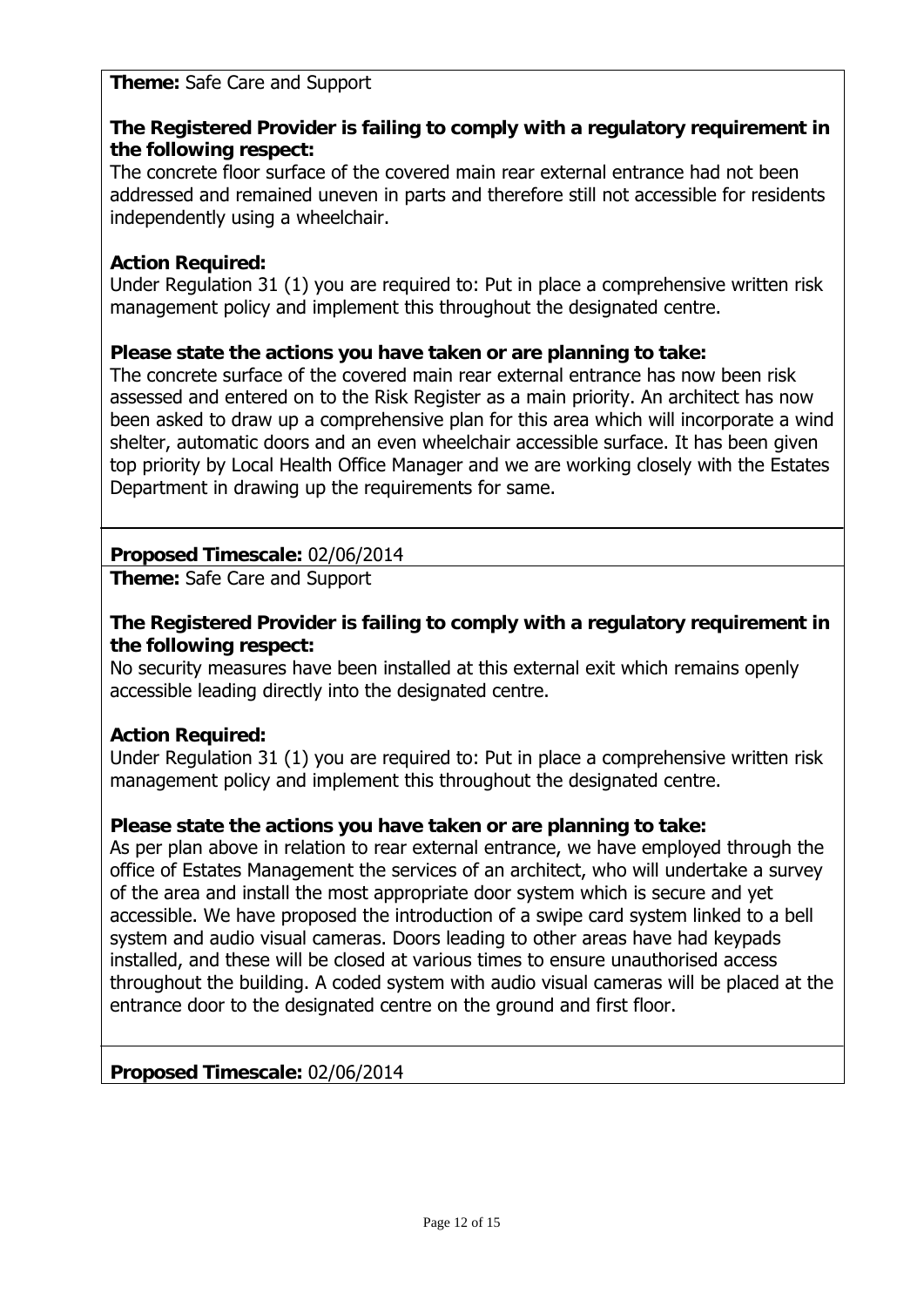#### **Outcome 10: Reviewing and improving the quality and safety of care**

**Theme:** Effective Care and Support

#### **The Registered Provider is failing to comply with a regulatory requirement in the following respect:**

A report had not been made in respect of reviewing and improving the quality and safety of care provided to and the quality of life of the residents.

#### **Action Required:**

Under Regulation 35 (2) you are required to: Make a report in respect of any review conducted by the registered provider for the purposes of Regulation 35(1), and make a copy of the report available to residents and, if requested, to the Chief Inspector.

#### **Please state the actions you have taken or are planning to take:**

Under Regulation 35(2) we will issue a quality report to the chief Inspector and to residents. The report has commenced. Data is currently being compiled and will be presented in a manner and format that is readily understood. The report will be forwarded to the Chief Inspector and will be made available to residents and/or their representatives.

#### **Proposed Timescale:** 31/03/2014

#### **Outcome 11: Health and Social Care Needs**

**Theme:** Effective Care and Support

#### **The Registered Provider is failing to comply with a regulatory requirement in the following respect:**

Opportunities for residents to participate in activities appropriate to their interests and capacities were not provided.

#### **Action Required:**

Under Regulation 6 (3) (d) you are required to: Provide opportunities for each resident to participate in activities appropriate to his/her interests and capacities.

#### **Please state the actions you have taken or are planning to take:**

Each resident will be provided with activities appropriate to their interests and capacity. This will be assessed on an ongoing basis and will include all members of the multidisciplinary team.

**Proposed Timescale:** 12/03/2014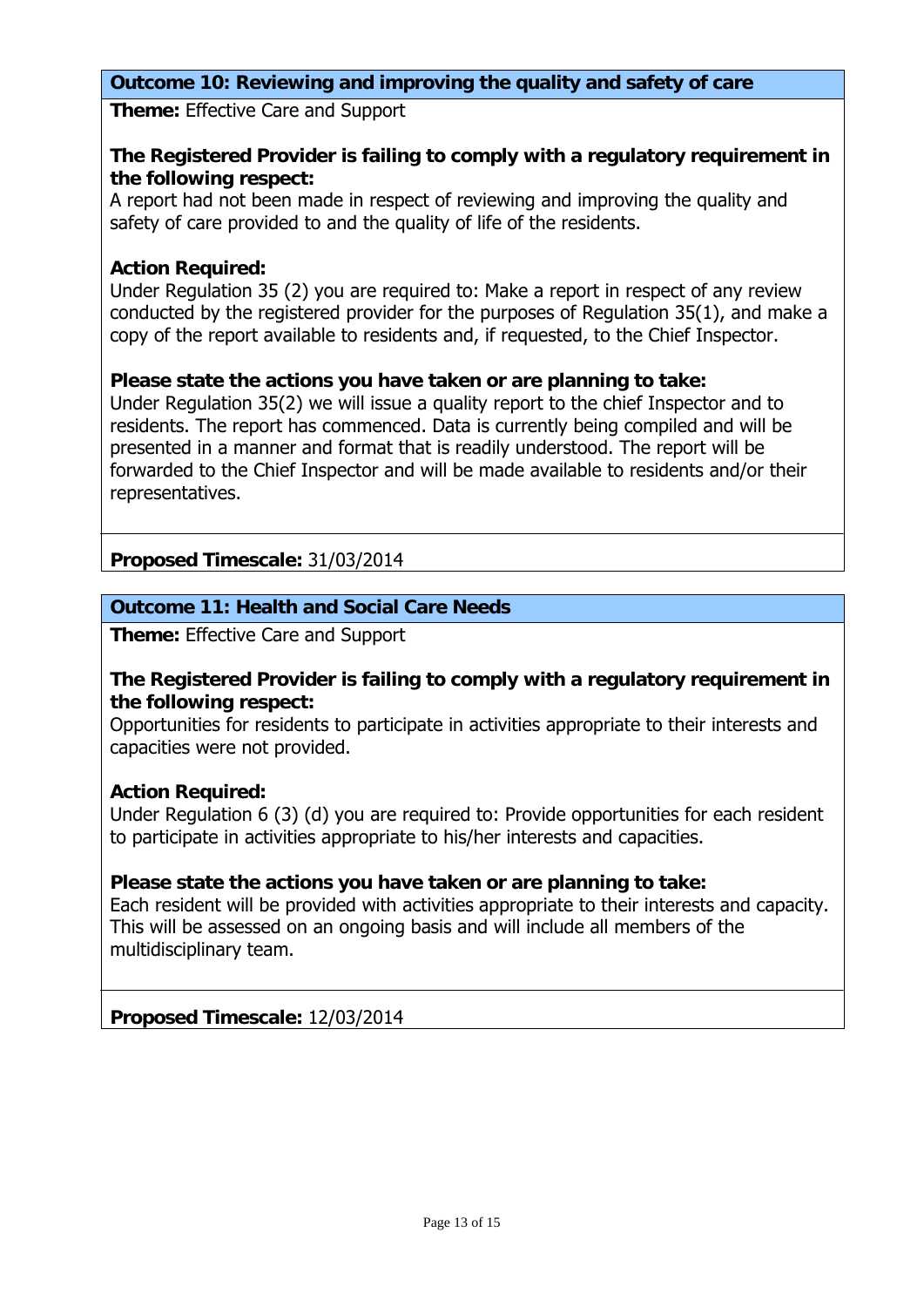#### **Outcome 12: Safe and Suitable Premises**

**Theme:** Effective Care and Support

#### **The Registered Provider is failing to comply with a regulatory requirement in the following respect:**

The ceiling of the covered main rear external main entrance had not been painted.

#### **Action Required:**

Under Regulation 19 (3) (d) you are required to: Keep all parts of the designated centre clean and suitably decorated.

#### **Please state the actions you have taken or are planning to take:**

As per Outcome 7 above this area including the painting of the ceiling to the rear main entrance will be undertaken.

**Proposed Timescale:** 02/06/2014

**Theme:** Effective Care and Support

#### **The Registered Provider is failing to comply with a regulatory requirement in the following respect:**

A safe external area had not been developed for residents' use.

#### **Action Required:**

Under Regulation 19 (3) (o) you are required to: Provide and maintain external grounds which are suitable for, and safe for use by residents.

#### **Please state the actions you have taken or are planning to take:**

A plan for a safe external area has been proposed. We have entered onto the risk register, the need for the creation of a safe pedestrian pathway around the designated centre. Pedestrian crossing is being installed at the rear of the building. In order to reduce the amount and flow of traffic through the site we have applied for minor capital funding to erect a barrier system. We are currently examining a safe outdoor area and this will be discussed with the architect as per outcome 7 above.

#### **Proposed Timescale:** 31/07/2014

**Theme:** Effective Care and Support

#### **The Registered Provider is failing to comply with a regulatory requirement in the following respect:**

The physical design of the premises did not meet the needs of each resident as there was no resident emergency alarm system located in close proximity to the showers in the sanitary facilities.

#### **Action Required:**

Under Regulation 19 (3) (a) you are required to: Ensure the physical design and layout of the premises meets the needs of each resident, having regard to the number and needs of the residents.